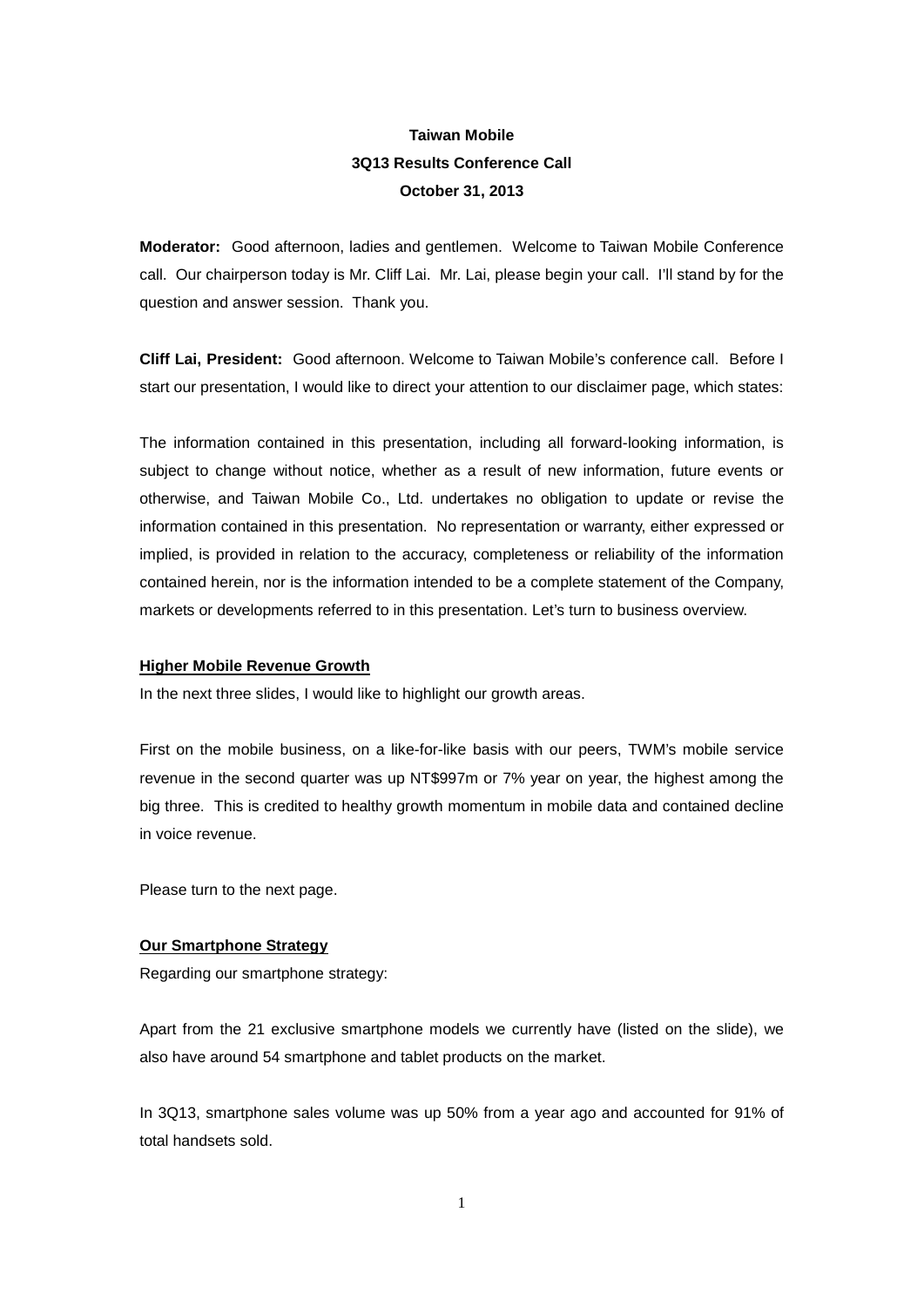Therefore, mobile data adoption rate went up to 51% of the postpaid installed base, from 37% a year ago. This led to a 40% YoY growth in mobile data revenue in the third quarter.

Please turn to the next page.

## **CATV Growth Catalysts**

As indicated in the table, our internet subscriber base increase of 7% and DTV customer base growth of 62% were both higher than the 1% subscriber rise in analogue TV service in 3Q13, representing the trend of an expanding penetration rate in both the DTV and cable internet businesses.

Let's turn to the next page.

#### **New Products & Services**

This page of new products and services we recently launched is for your reference.

Let's turn to our financial overview.

#### **Results Summary**

In 3Q, we reported total revenue of NT\$27.3bn, EBITDA of NT\$8bn, and EPS of NT\$1.58.

#### *Telecom revenue / cost*

In 3Q13, our telecom service revenue showed a 2% YoY increase versus a flattish telecom cash cost. Therefore, telecom service profit increased.

#### *Handset sales / cost*

3Q13 handset subsidies only edged up slightly YoY. The opex increase was due to adding 83 more company stores from a year ago.

#### *EBITDA*

As CBG, EBG, HBG, and momo all had healthy revenue growth; this led to a 3% YoY increase in EBITDA in the quarter, growing from a 2% EBITDA increase in 2Q13.

## *1-3Q13 Results*

For the first three quarters, our accumulated EBITDA and net profit were both ahead of guidance, benefiting from higher-than-expected telecom service revenue and contained handset subsidies.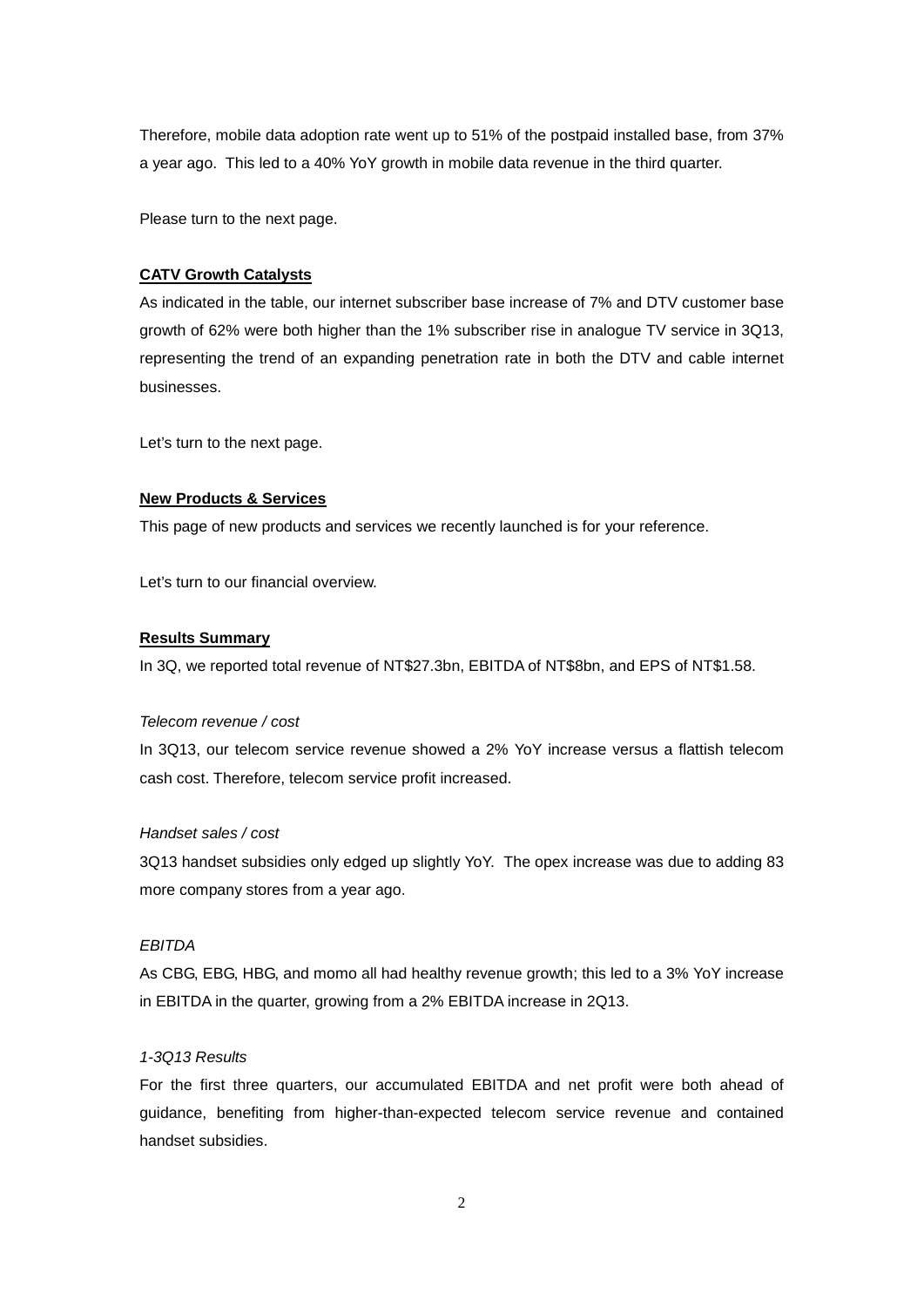Please turn to the page of divisional performance.

#### **Divisional Performance**

CBG's 3Q13 top-line growth more than offset expense increases related to 3G base station increases and new store openings. This helped CBG's EBITDA to grow 2% YoY in 3Q, growing from a 1% EBITDA rise in 2Q.

EBG's 3Q13 EBITDA YoY growth largely resulted from mobile business growth coupled with stable costs/expenses.

HBG's 3Q13 EBITDA continuously maintained stable.

In addition to momo's scaling down its cosmetic store operation, it sold its department store at the end of August. As a result, momo's EBITDA was up 10% YoY. Affected by a narrowing margin in the virtual channel business, momo's EBITDA for the third quarter decreased from a quarter ago.

Let me turn the presentation over to Rosie for balance sheet and cash flow analysis.

#### **Balance Sheet Analysis**

#### **Rosie, CFO & Spokesperson:**

*Assets*

The YoY increase in accounts receivable mainly reflected the expanding bundled handset sales and mobile service revenue. The QoQ and YoY increases in long-term investment were largely a reflection of the rising investment in Taipei New Horizons.

#### *Liabilities & Shareholders' Equity*

An NT\$7.96bn increase in short-term debt in the quarter raised our net debt balance to NT\$19.73bn or 65% annual EBITDA. Other current liabilities dropped after NT\$14.8bn of cash dividend was paid in 3Q13.

#### *Ratio Analysis*

Current ratio at the end of 3Q13 was higher than a quarter ago because of lower other current liabilities, following our payment of dividend. ROE remained at 32%.

So, let's turn to cash flow analysis.

#### **Cash Flow Analysis**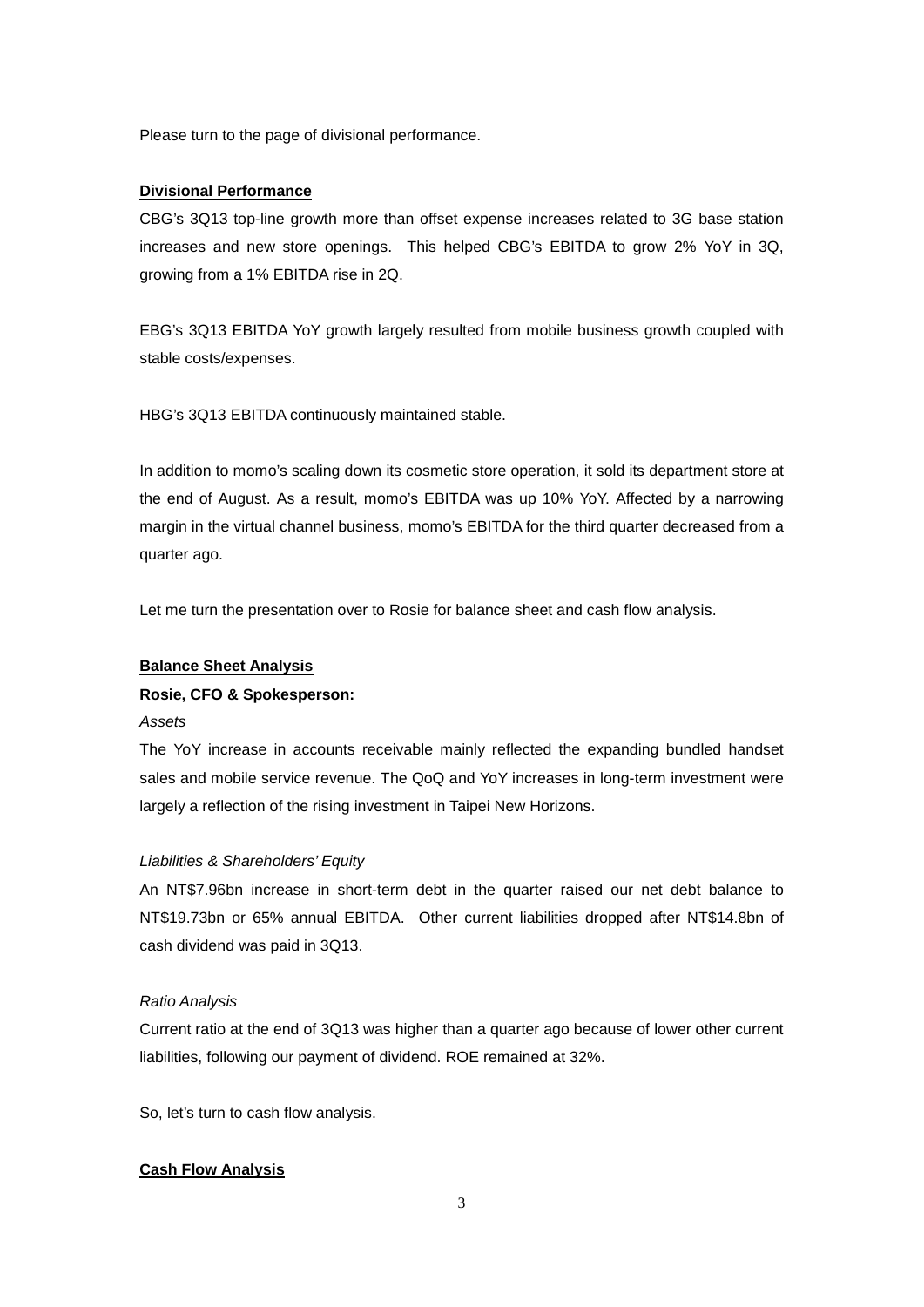In 3Q13, operating cash inflow decreased sequentially due to drops in accounts payable and other payables.

Net investing cash outflow in 3Q13 was mainly for the NT\$2.67bn in cash capex and a NT\$0.3bn capital call from our 49.9%-held Taipei New Horizons. 3Q13 investing cash outflow decreased from a quarter ago due to proceeds collected from the sale of the money market fund and department store operations as well as dividend income.

The main financing cash outflow for the third quarter was the payment of cash dividend. 3Q13 financing cash outflow increased from a year ago due to lesser short-term borrowings made and higher cash dividend paid.

Capex in the first three quarters totaled NT\$9.31bn, up from \$5.95bn a year ago. This was largely due to the delayed payment into 1Q13 of the new IDC construction completed last year. In addition, mobile capex was up by NT\$1bn from a year ago while the remaining increase came from procuring more set-up-boxes.

I'll turn the mic back to Cliff for event updates and key message.

#### **Event Updates**

**Cliff:** In today's board meeting, there's a resolution on Oct. 31, the Board approved NT\$29bn spending to acquire A4 and C1 blocks in the mobile broadband spectrum auction and an additional NT\$0.66bn capital expenditure in 2013 to accelerate mobile data network deployment. The group's capex budget would be raised to around NT\$13.5bn, with actual cash payments subject to the time of acceptance on deployment.

The lower part of the slide lists the awards we have recently received for your reference.

Please turn to the next page for the key message.

#### **Key Message**

To wrap our presentation, this last slide summarizes the key message that we would like to deliver.

With an aim to better position the company and in accordance with our latest marketing and network deployment plans, TWM has resolved to increase expenditures, resulting in higher than forecasted expenses in 4Q. That said, we are confident in achieving our annual EPS target.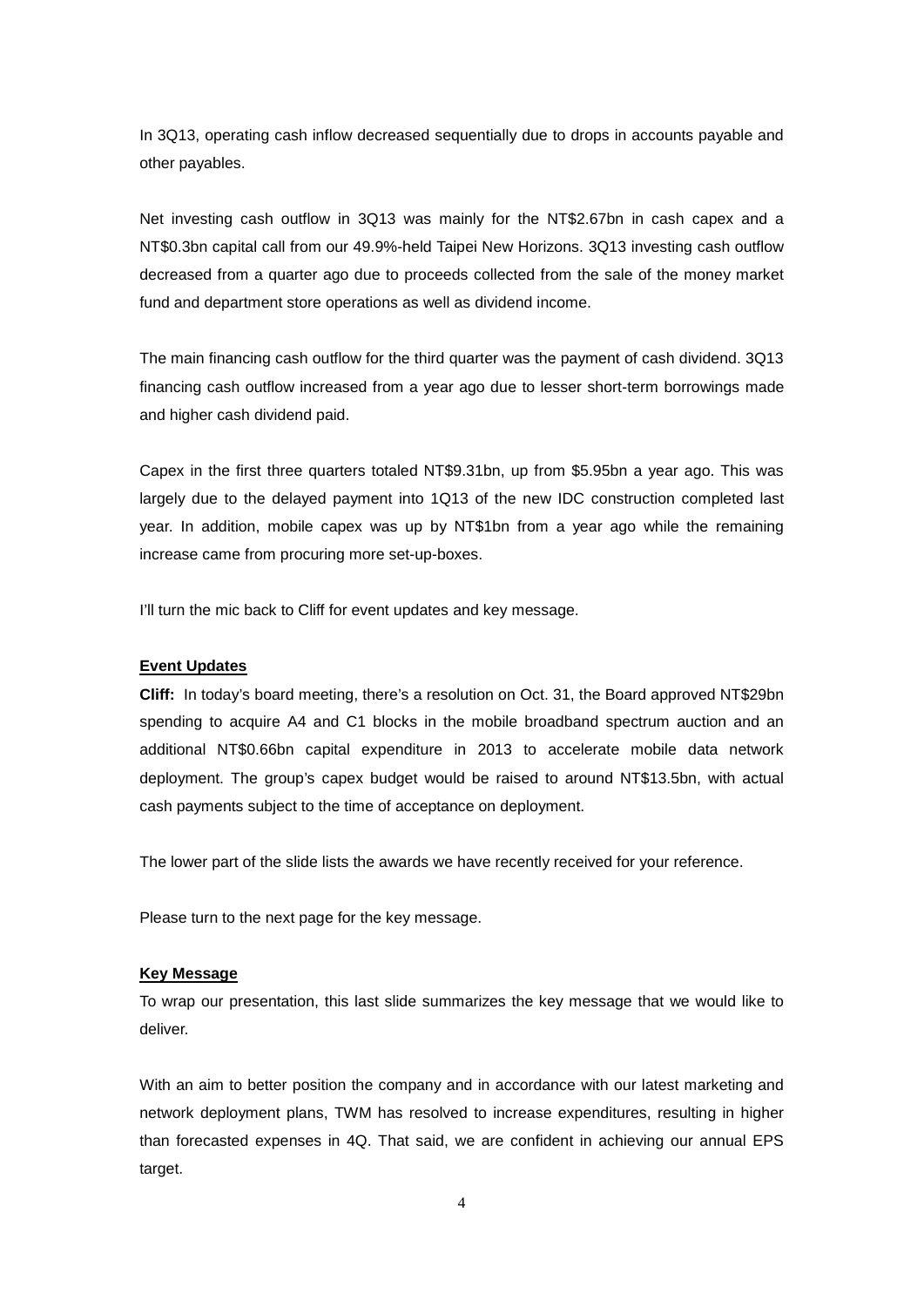Second, having won 2 out of the 3 most valuable 15MHz blocks, TWM is confident in launching 4G services in both the 1800 and 700 MHz bands in the most cost efficient manner, setting the stage for superb 4G services.

# **Q & A**

**Lucy Liu, JP Morgan HK:** *I have a few questions. It's good to see that your voice revenue declined lower than your peers. What's the reason behind that? And what's the trend are we expecting going forward?*

*And, secondly, on the capex and opex guidance, why do you want to raise the capex budget this year? You also mentioned that in the 4Q there will be some increase in cost, what exactly are those cost items to be increased? Is that iPhone related?* 

*And my last question is also on 4G, what kind of network deployment progress are you expecting given that C1 you probably need to swap with FET and A4 is still in 700MHz, which the value chain is less mature?*

**Cliff:** Regarding the first issue, the reason we can contain the decline in our voice revenue is because we focus on acquiring high quality subscribers with a real need for voice services. Actually, our acquisition number may not be higher than our competitors, but the ARPU contribution and the voice contribution from our acquisitions actually is pretty good. That's why we can contain the voice decline.

The second issue regarding the capex rise in the 4Q is that even though we are planning to launch the LTE service in 2014. But, as you know, initially 4G LTE cannot provide voice services, so you really need to have a 3G network to fallback. So, it is still necessary for us to construct our 3G network in order to provide the capacity for data increase and also the 4G fallback for 3G voice services.

The third issue is cost. The cost increase has something to do with the bundle handset sales this year is higher than we had originally budgeted. So, we had to increase the cost and expenses related to the handset subsidies, but this would not affect our EPS or affect the total financial performance.

As for the 4G deployment, even though the C1 is currently occupied by FET, but, as you know, FET also has C4, which is occupied by TWM. I think we will go through business negotiations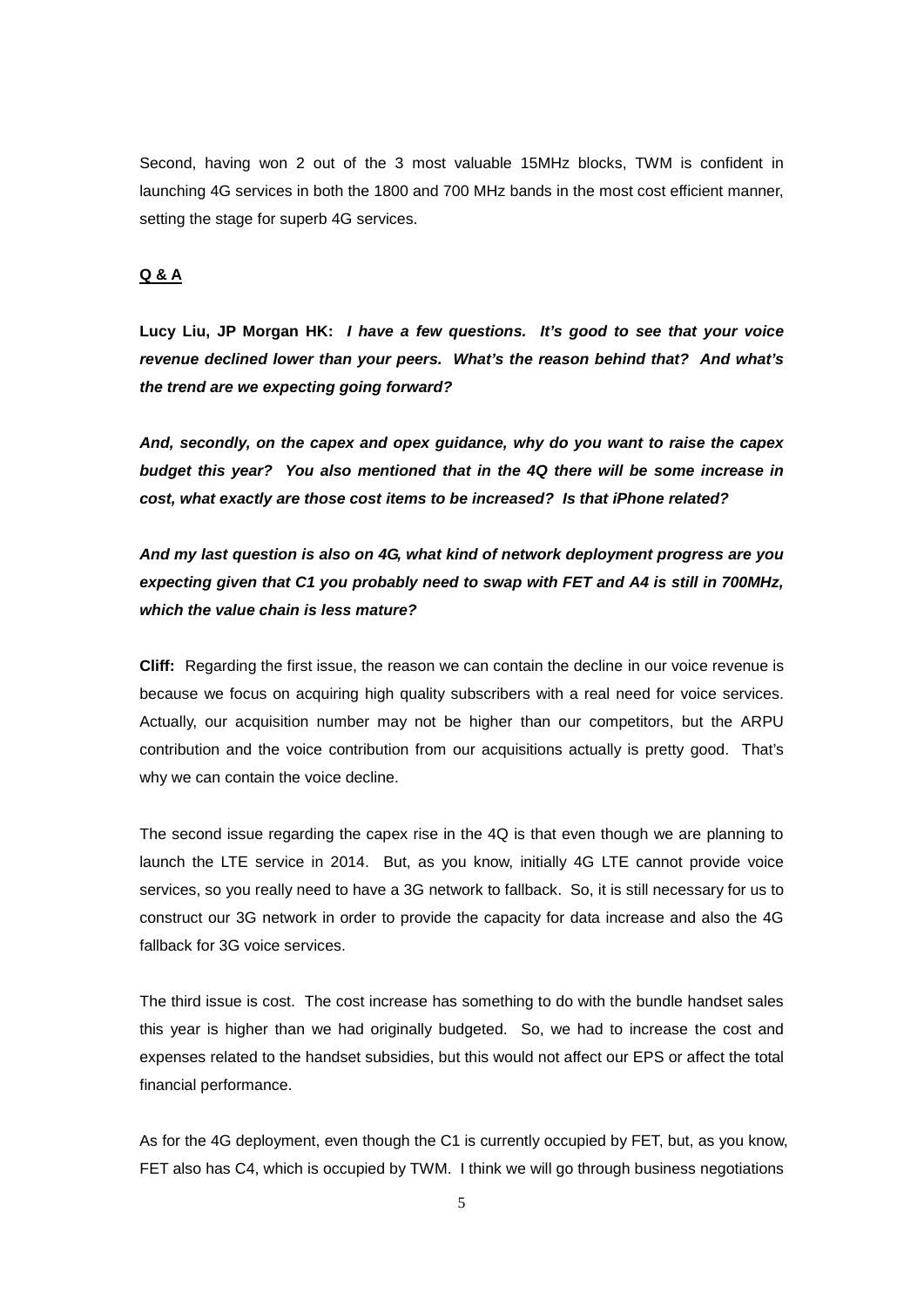and hopefully, with the help of the NCC, try to reach a satisfactory resolution so that both sides can have an 1800 LTE network to launch by 2014. So, our deployment plan is to have both 1800 LTE and 700 LTE networks to provide 4G to consumers by 2014.

**Chate Bencha, Credit Suisse HK:** *I have four questions. The first one is related to the capex. In light of the launch of 4G services in 2014, is there any early guidance we could look at in terms of the capex for 2014? Should we not expect it to be lower than 2013 or how should I look at?*

*The second is regarding the financing of the spectrum fee, I understand it would be NT\$29bn. Would you chose to just pay it all up front and would there be any additional debt that you would need to raise on the back of that? In terms of accounting and amortization of spectrum cost, should it start right now or should start when you actually launch services at the end of 2014?*

**Cliff:** About the capex level for 2014, we haven't finalized the selection of 4G vendors, so, at this moment, we are still evaluating. Therefore, it's still early to say what will be the capex level for next year. Hopefully, in next two or three weeks, we can finalize our selection process. And, by that time, we will a better idea regarding the capex level we will have for 2014.

As for financing for spectrum amortization, let me turn it over to Rosie to answer your question.

**Rosie:** We will definitely go for 100% payment upfront. There's no point for us to pay in installments. As you know, the installments would require us to pay more than 5% per annum for the balance. And we will use short-term debt to finance the payment and actually, as you may have noticed, we have already raised NT\$14.8bn straight bonds since 4Q of last year through the 2Q of this year. One for NT\$9bn, the other one for NT\$5.8bn, all at a very low interest rate or the lowest in the market. For the 7-year straight bond, the interest rate was 1.34% and for the five-year straight bond, the interest rate was 1.29%. I believe it is the lowest in the market place for the five- and seven-year bonds, respectively.

And, the amortization of the spectrum will only begin when we get the license and commercially launch the service.

**Chate:** *So, that would probably be in the beginning 2015 or end of 2014 rather than now?*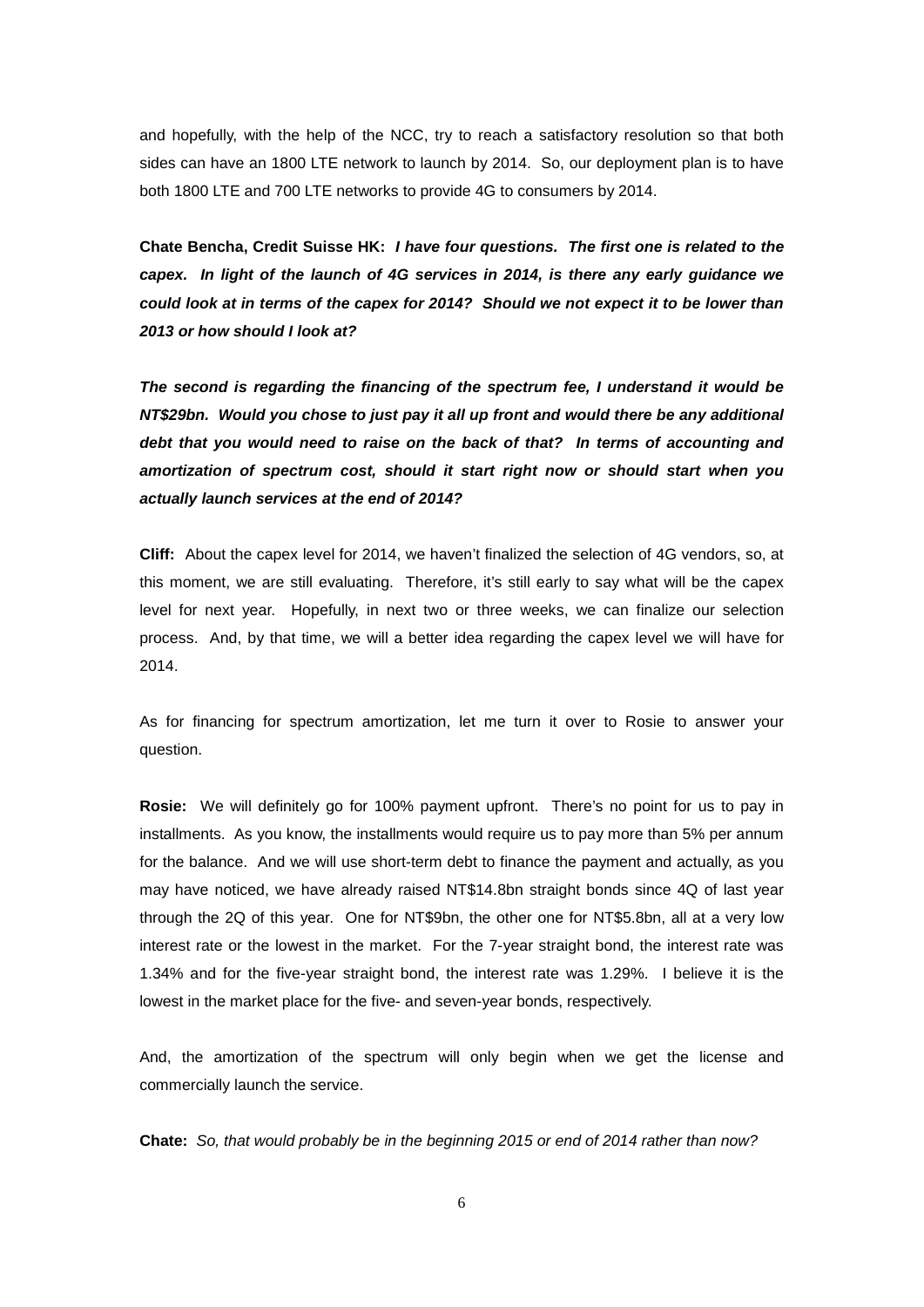**Rosie:** It depends on the time of the commercial launch.

**Joseph Quinn, Macquarie Taiwan:** *Congratulations on the solid set of results and obviously a very good result on the 4G. I just got two questions. One on the 4G side, you mentioned in terms of your planning to roll out both 700 LTE and 1800 LTE at the same time, is there any reasons behind that? Would you see any hindrance in the near term for the 700 LTE and just to chat through some of the issues you might see on devices and equipment available to you?*

*And, the second, just in term of your EBITDA performance in the 3Q, as you seen, both your CBG and EBG have gone very well. Is that mainly a result of better control on handset subsidy or is there something else in there that we should be aware of also?*

**Cliff:** Since we have paid for the 700MHz and 1800MHz, of course from our point of view, it would be better that we can utilize the spectrum in the 4G. So, hopefully, as I said, we need to negotiate with our counterpart, FET, to see whether we can have this 1800 MHz freed up to launch the service.

In 700MHz, even though a lot of people think that the 700 LTE is not mature enough, but, based on our talks with the vendors, they all promised they can deliver the 700 LTE equipment in due time. So, there will be no problem for us to launch 700 LTE for next year. And, as for devices for 700 LTE, based on my understanding, Qualcomm will come out with a 700MHz chip in 4Q this year. So, based on my talks with the handset vendors, they all seem to confirm they can have 700 LTE devices by the time we prepare to launch the 700 LTE service. So, there's no problem for us to launch 700. There's no problem on the devices side and there's no problem on the equipment side.

For the EBITDA, we did try to manage our subsidy level in 3Q. So, that's why you see a better EBITDA margin for the 3Q. As you know, in the 4Q, we have the iPhone. So, we will try to manage to save some. It's really a continuing effort, but, due to the iPhone, we still have to see how many iPhones Apple will ship to us in the 4Q. At this moment, it seems that they cannot deliver enough iPhones. But, we are not sure whether they can catch up in November or December and how the iPhone factor will affect our EBITDA level in the 4Q

**Joseph:** *Thanks, and just a follow-up on both of those, so, in terms of the vendor side as you*  said, you would expect the 700 LTE to be fully capable to have devices ready. But what *would you be expecting in terms of speed capability given you have 15MHz, for example, if peers have only 10MHz in 700MHz and you have 15MHz, where would you see a difference*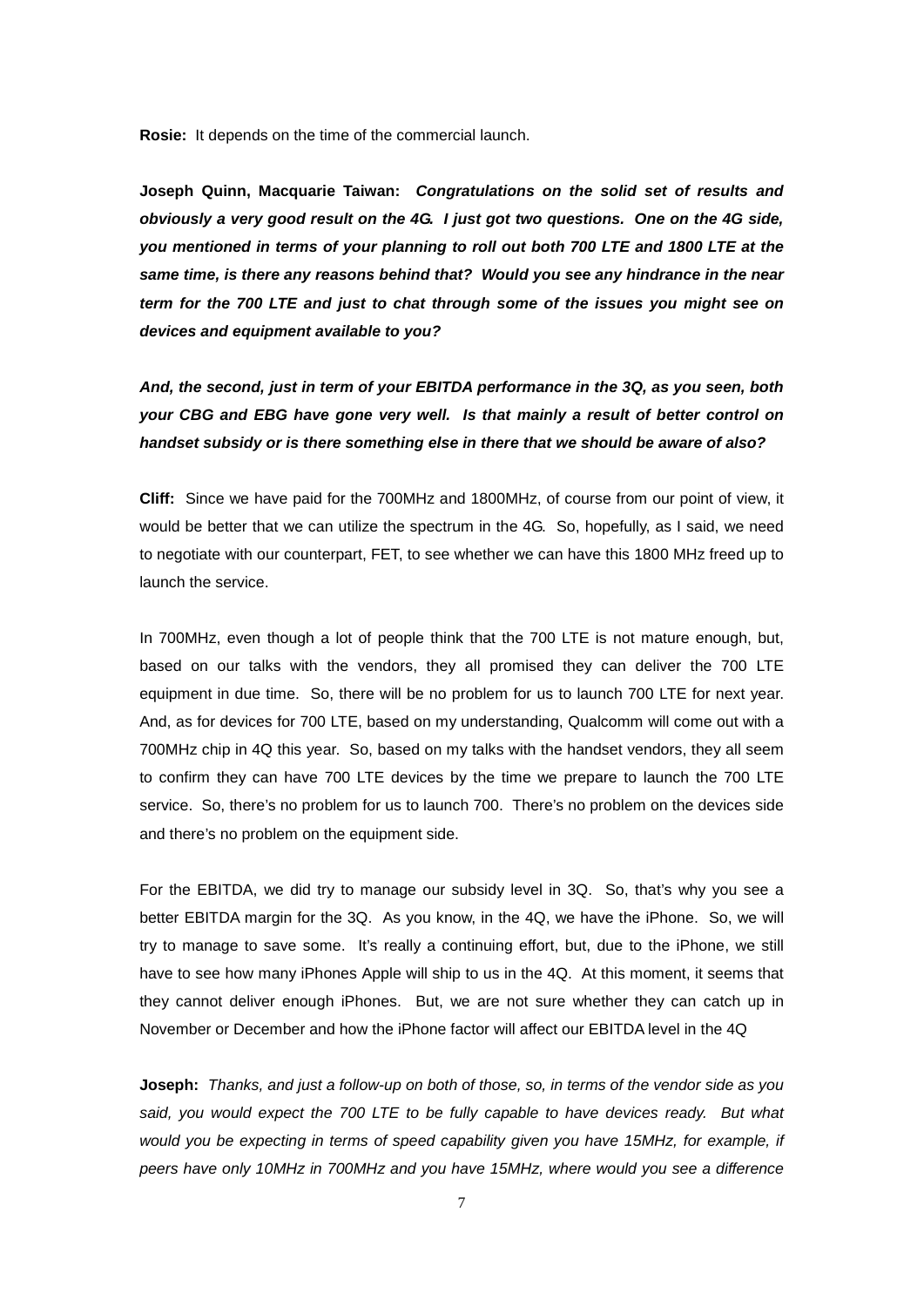*in speed capability or what differences should we expect for that side?*

**Cliff:** It's very easy. If we have 15MHz, the others have 10MHz, then our speed should be 50% faster than our competitors.

**Joseph:** *Ok, got it. So, likewise, if FET is able to negotiate with you on their C4 block, then they can benefit more from their 20MHz.*

**Cliff:** Well, it's a tricky question. I don't think, in the near future, FET can provide 20MHz service because it's subject to the business negotiations. But, let me assure you, I don't think they are able to launch 20MHz service in the next two or three years.

**Rosie:** Before 2017.

**Cliff:** Yes, before 2017. They can only launch a 20MHz LTE service after the 2G license has been returned to the NCC. By that time, they will have full control of C3 and C4. By that time, they can have 20MHz, but, before that, there's no way they can provide 20MHz. I think the best they can provide is 10MHz.

**Joseph:** *Ok, so should we read into that maybe, in the near term, you wouldn't have full access to C1 as well. How should we think about that?* 

**Cliff:** I think it really depends on whether we can reach an agreement, so that both FET and TWM can launch 1800 LTE service at roughly the same speed.

**Joseph:** *So, you think it's maybe more of a negotiation on speed. You wouldn't want them to have an advantage necessarily until they have full access to the license.*

**Cliff:** Excuse me?

**Joseph:** *In terms of negotiations between you, them and the NCC, maybe you wouldn't want them to be able to have full access to 20MHz speed.*

**Cliff:** In the NCC regulations, it's stipulated that we can negotiate. Each one can get the other's spectrum. So, during the negotiations, we will try to have equal share or equal speed so that we can have equal access to the spectrum. Maybe Rosie will add some insight.

**Rosie:** It will easier for us to reach a consensus with equal speed or each share of the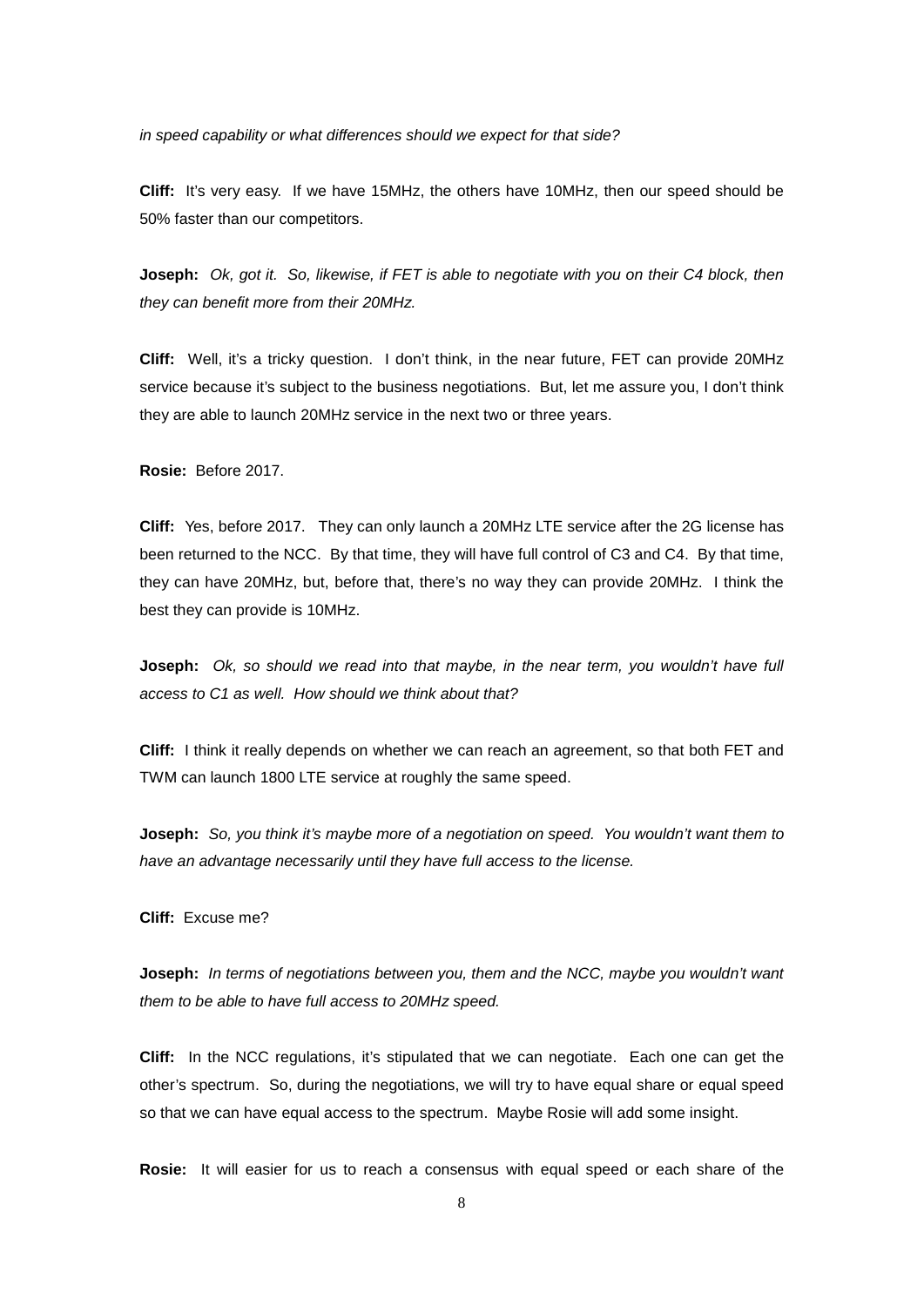spectrum. Otherwise, it is impossible.

**Tien Doe, GIC Singapore:** *My questions are on tiered 4G data plans vs. untiered. Given that the amounts paid for spectrum were a lot higher than market expectations, is there any kind of business case for untiered 4G data plans or, to make the economics work, you really have to have tiered data plans?* 

*Second question is, as the bidding was going along and the prices rose, how much interaction was there with the regulators on tiering for 4G? Were they becoming more open to that possibility as the prices rose so that you would be able to recover the amounts that you're going to pay?*

*And third question is just on what you are thinking in term of the potential revenue uplift from acquiring this 4G spectrum in terms of an acceleration in your growth rate, what are your ideas about that?*

**Cliff:** Regarding the tiered pricing, I think even the NCC realize tiered pricing is the trend and is the way to go into 4G. So, I think the actual implementation of tiered pricing will happen in 4G, but, for 3G, we won't see this happen, but, in 4G, definitely.

So, in our business model, we have incorporate tiered pricing into our business model and, based on this tiered pricing, we expect a certain ARPU improvement from the subscribers. Therefore, even though we paid NT\$29bn for spectrum, but, based on our calculations, we can still get a decent return from our 4G investment. Our cost is the lowest compared to our major competitors. Therefore, we are optimistic regarding our 4G investment.

**Rosie:** And NT\$29bn, Tien, it isn't higher than expected.

**Steven Liu, Standard Chartered HK:** *I have two questions. First regarding I see you still use Nokia as your 3G, 2G supplier, are there still any restrictions from the NCC on using the Chinese such as Huawei and ZTE? Are there any restrictions on the access network?* 

*The second is when is the earliest time can you start offering 4G on 1800MHz? And what's the maximum block you can use for the time being in 1800MHz?*

**Cliff:** Whether we can use Chinese-made network equipment is still an issue we need to check with the NCC. So, this is still something up in the air. We will try to find in the next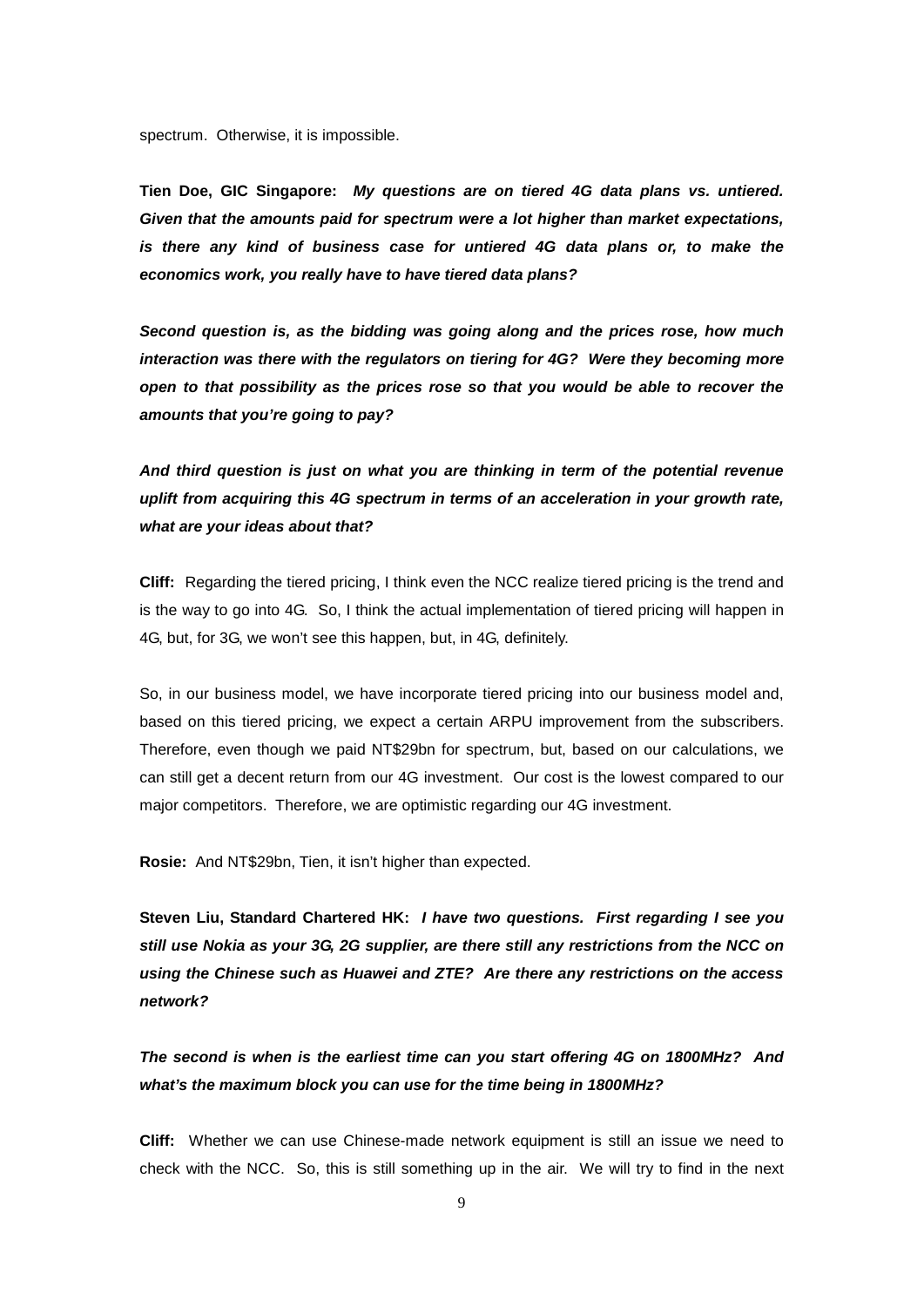several weeks.

As for when we can launch 1800 LTE, due to the C1 is currently occupied by FET, it will be subject to negotiations. Based on NCC's regulations, any negotiation needs to be settled in the next six months in order to facilitate the launch of the 1800 LTE. So, we will try to work with FET. I think we both share the same interest. So, we will try to see whether we can reach a good resolution and hopefully we can launch the 1800 LTE in 2014.

**Steven:** *Do you still need to negotiate with CHT because there is some also occupied by CHT on the 1800?*

**Cliff:** In that case, I don't think we share mutual interest with CHT. So, I don't think CHT will release that spectrum. But, the fact of the matter is that we have the C1, which is occupied by FET, and FET has C4, which is occupied by TWM, therefore, we have mutual interest to reach a settlement.

**Steven:** *On momo, revenue is quite stable, but EBITDA margin is kind of declining still. Can you give me some outlook on stabilizing EBITDA margin going forward on the momo business?*

**Rosie:** They are expected to reach their target for this year despite declining EBITDA margin. So, we basically think they should be okay.

**Steven:** *Are they profitable on the bottom line?*

**Rosie:** Of course.

**Gary Yu, Morgan Stanley HK:** *I have three questions, which are all follow-ups from the previous questions. First one on voice revenue, do you have a breakdown of the current voice revenue between customers paying for the fixed monthly fee and customers paying for the additional voice usage beyond their monthly voice allowance?*

*Second question on tiered pricing, you mentioned tiered pricing will be implemented when you launch 4G, but not quite possible for 3G. Just wanted to understand when you launch 4G, are you going to have a parallel set or different set of 3G service plans which customer can choose unlimited data on 3G or will you move to tiered pricing for 3G also when you launch 4G service?*

*Last question on your negotiations with FET, given that you own 15MHz in the 1800*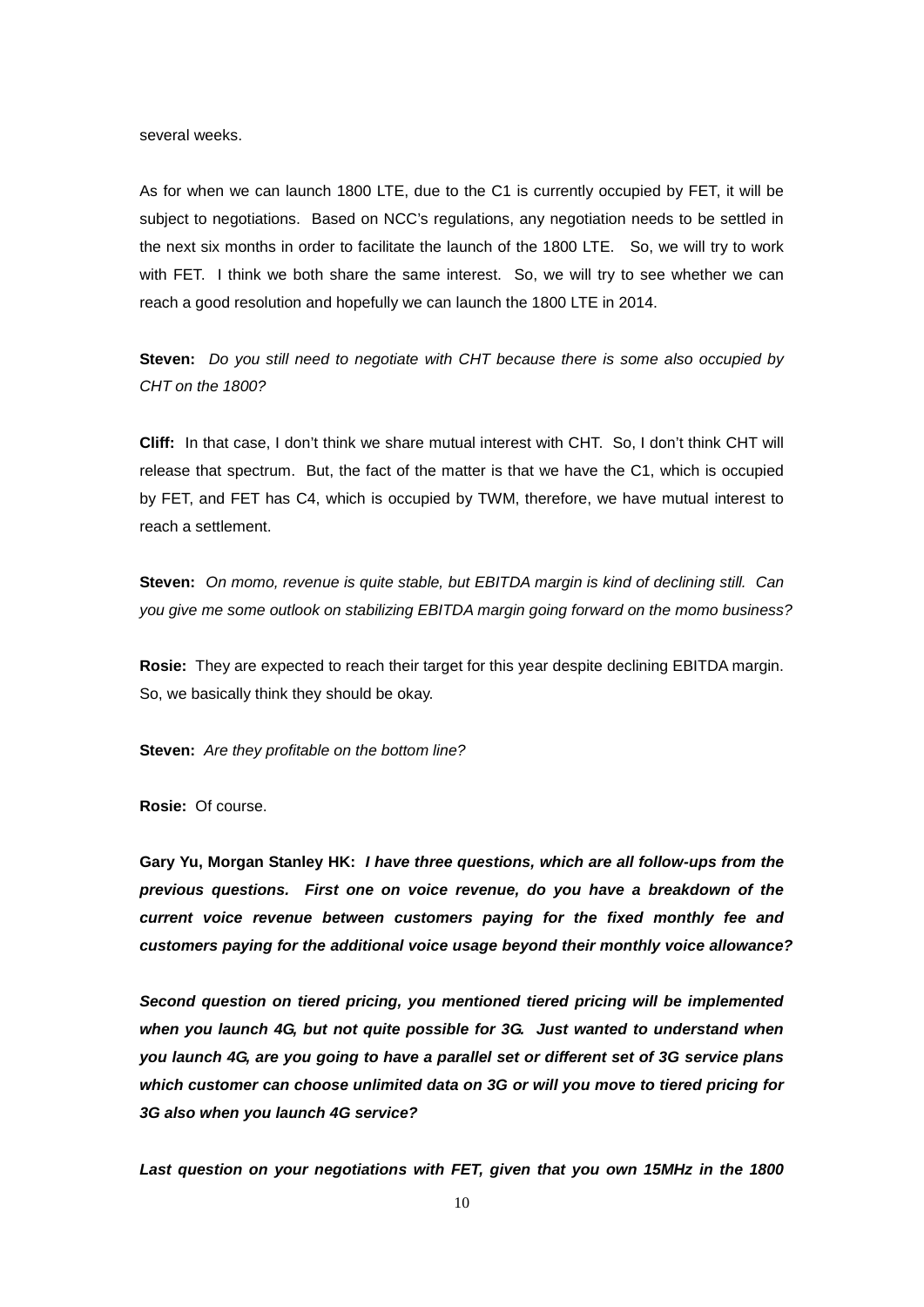*band and they own 10MHz, in the negotiation process, do you think one of the parties will need to settle with a dollar amount given that they will have to release 15MHz and you will only have to release 10MHz.* 

**Cliff:** I'm not sure I understand the first issue. But let me answer the second question. The second question regarding tiered pricing, we are getting tiered pricing, but how to couple with our 3G is still something we are working on. I'm sorry I don't have any new information to disclose. I think we will have some idea maybe by the 1H of next year.

Regarding the negotiations with FET, I don't think it will involve any expense or cash transaction. It's really an exchange of spectrum. So, it will be on a fair basis, otherwise I won't agree. It won't happen that they have 15MHz and we have 10MHz or something like that. In the end, the settlement should be mutual beneficial.

**Gary:** *Let me try to rephrase my first question because right now when a customer paying for voice charges to TWM, a part of that is embedded in the monthly fee, which they paid a flat rate per month and then the customer is entitled to a certain amount of voice minutes and if the customer use beyond that, they need to pay an extra charge on the per minute basis. I just wanted to check with you on your current voice revenue, what is the contribution of the amount that customers pay on excess voice usage as opposed to the monthly fee?*

**Rosie:** We'll check into the numbers and get back to you soon. And you can continue your Q&A.

**Jinjin Wang, UBS China:** *I have two questions. First regarding capex, I understand the capex might go up particularly in the initial stage for 4G, but whether it is reasonable to assume the total capex for the 4G rollout should not be higher than that of 3G accumulatively in the next three to four years.*

*Number two, based on the bidding results yesterday, what do you think of the potential competition from the new entrants particularly the Hon Hai Group because they won two blocks of spectrum?*

**Cliff:** As for the capex, based on our understanding, the equipment cost for 4G, per unit cost, per mega cost should be lower than 3G. So, the accumulative capex expenditure for 4G logically should be lower than the accumulative 3G capex. But we haven't seen the end of the 3G lifecycle. As you know, right now, the 3G network only carry more than 3 million data customers. In the future, the 4G network may carry 7 million or 8 million. So, it's really not an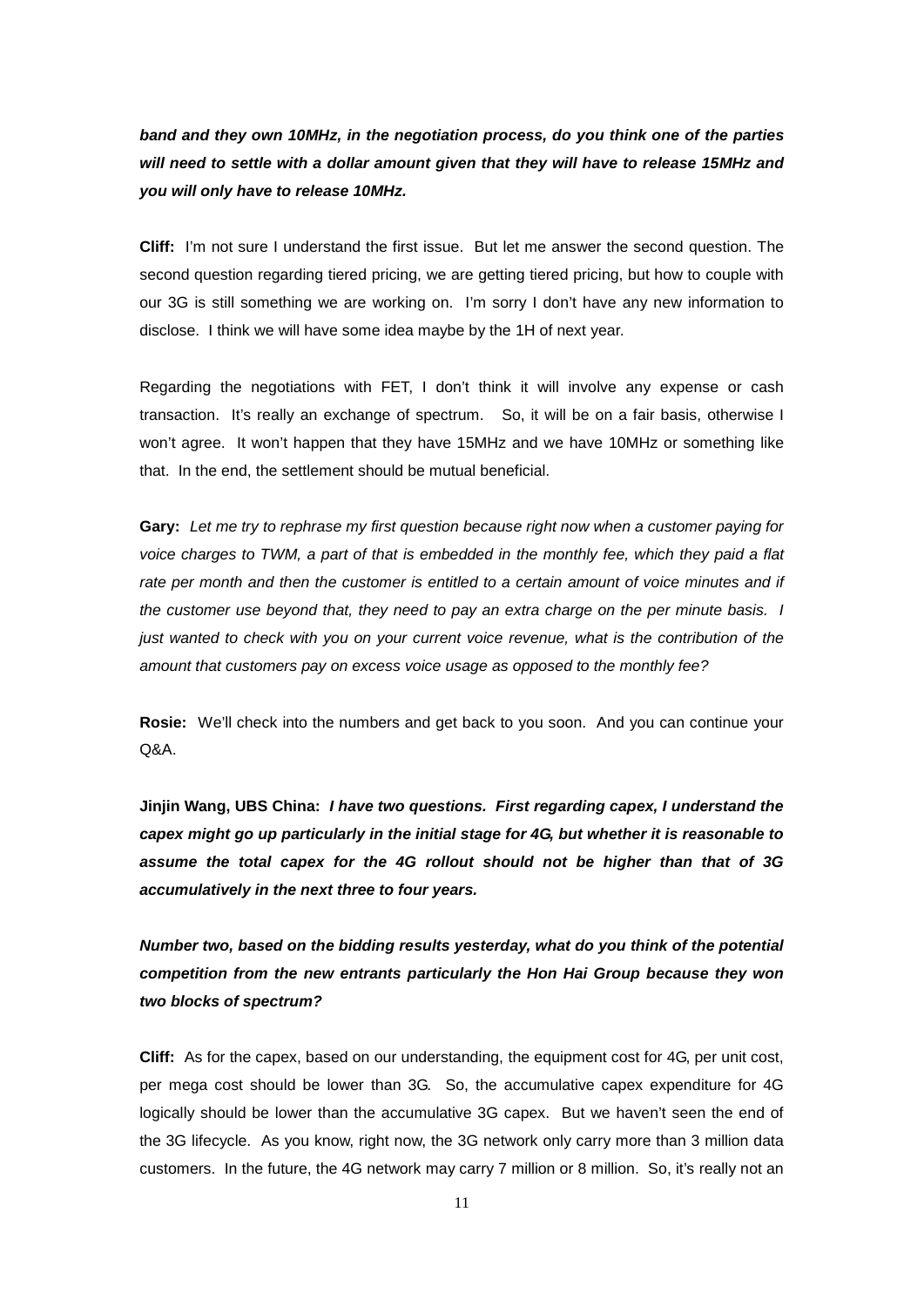apple to apple comparison. But the cost per unit, per mega for 4G is significantly lower than 3G.

The second question is the competition from the new entrants. We don't see any serious competition in 2014. We may see some new entrants start to make some moves in 2015, but it's still early to say now. Whether the competition will intensify in 2015 is still too early to say. But, as for 2014, the competition is still limited to the major three.

**Jinjin:** *I have another question regarding the voice revenue because currently I see voice per minute tariff is still quite high in Taiwan compared to regional peers. MOU, as a matter of*  fact, is probably the lowest in the region. So, I'm just wondering because the investors are *concerned the legacy risk is still very high with revenue share of 65%. So, I'm just wondering in the next 2-3 years if we lower the tariff per minute whether the price elasticity should kick in and help offset the tariff decline and whether there is a chance we could launch even flat rate plan, say, unlimited voice traffic? Is there such a plan in the next 2-3 years?*

**Cliff:** Well, each country has its unique market environment. Because of the interconnection fee and the nature of the market, traditionally the per minute charge is higher, but, on the other hand, the subsidy level in Taiwan is also a little higher than other countries. So, you either have lower per minute charge, then the customer may not get the kind of the subsidy they have. And, as far as I can see, in the next 2 years, I don't see you will have a situation like unlimited voice plan because the interconnection charge is still a major component of our cost. So, I don't think that kind of plan will work, but because of the smartphone and the popularity of the instant messaging, we will see continuing decline in the voice revenue. And I don't see by reducing voice charge per minute can stimulate the usage of the subscribers which in turn would compensate the discount out of the voice charge so that we will have better voice revenue. I don't think that will happen. I think all the operators will have this kind of status quo. Our strategy will remain the same; continuing to push for the data revenue while trying to stop the declining of voice revenue.

**Lucy Liu, JP Morgan HK:** *I still have a few quick questions. One is on 4G spectrum. I understand that you mentioned that you would do a fair trade with FET, but then even after the trade, you got the C4. But then that's the 2G spectrum for the time being, so does that mean, you need to clean up your 2G customers or migrate them first before you can return the 2G license to the NCC. Because you still 1 million 2G customers now, how quickly that migration could be done?*

*Number two, you mentioned that you would do 4G both on 700MHz and C band, can we*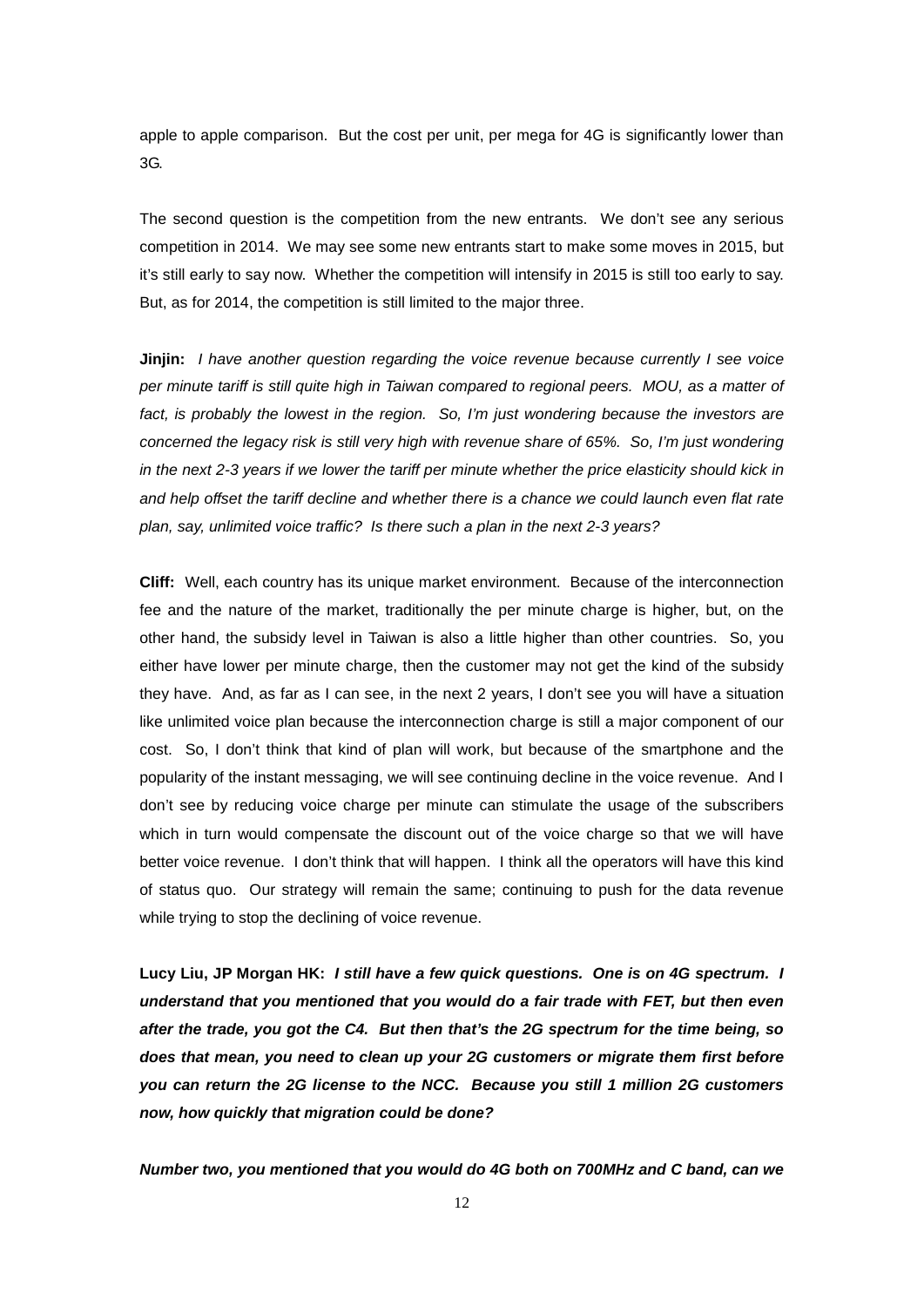*assume you would negotiate with FET first in the next six months, if there is no deal that can be done, then you will be moving to A band for 4G launch, but if there's any deal can be done, you won't be touching A band for the time being?*

*And, lastly, on dividends, I'm wondering your dividend policy. You have definitely some special reserve to pay more special dividend given that EPS will see some downside due to the spectrum payment, so just wondering what's the dividend policy?*

**Cliff:** Based on the mobile broadband regulations 81 and 44, TWM can swap spectrum with FET and, if we launch LTE, we can release the spectrum for each other. So, there will be arrangements where it's possible to have both FET and TWM to have 2G subscribers to put in certain spectrum and leave certain spectrum for LTE. This is the reason why, by the end of auction, TWM and FET can end this auction because we know there is a way to resolve this problem. If there was no way to resolve this problem, I don't think the auction would end. So, if you look at regulation 81 and 44, it's a little complicated to explain in this conference, but there is a way to resolve our situation. And, therefore, we will launch 700 LTE and we will also launch 1800 LTE subject to successful negotiations with FET.

**Rosie:** And, on the dividend policy, you all know that our dividend policy will be decided by the board every April each year. The 4G auction, the results is better than expected. So, based on the better than expected auction results, we don't think it's an issue funding-wise. I also would like to remind you that our major shareholders' interests are pretty much in line with yours.

**Lucy:** *On the cable side, we saw some re-zoning policies and some new licenses given to the new entrants. Is there any progress there?*

*And, secondly, what is your data traffic of smartphone per user per month now?*

**Cliff:** Even though the NCC allowed competition in each SO, there are some new entrants, but the new entrants would not start until roughly the second half of next year. Even if they start the service, they will be quite limited because cable is a big infrastructure business and operation. So, we won't see any major impact on our cable business. Whether this will happen in 2015, then it's too early to say whether there will be major impact. From my point of view, it seems that in 2014 even there is some new entrant, the impact will be minor.

**Shirley Chu, Director of Investor Relation:** For the smartphone user's average usage is around 2.6GB in the 3Q.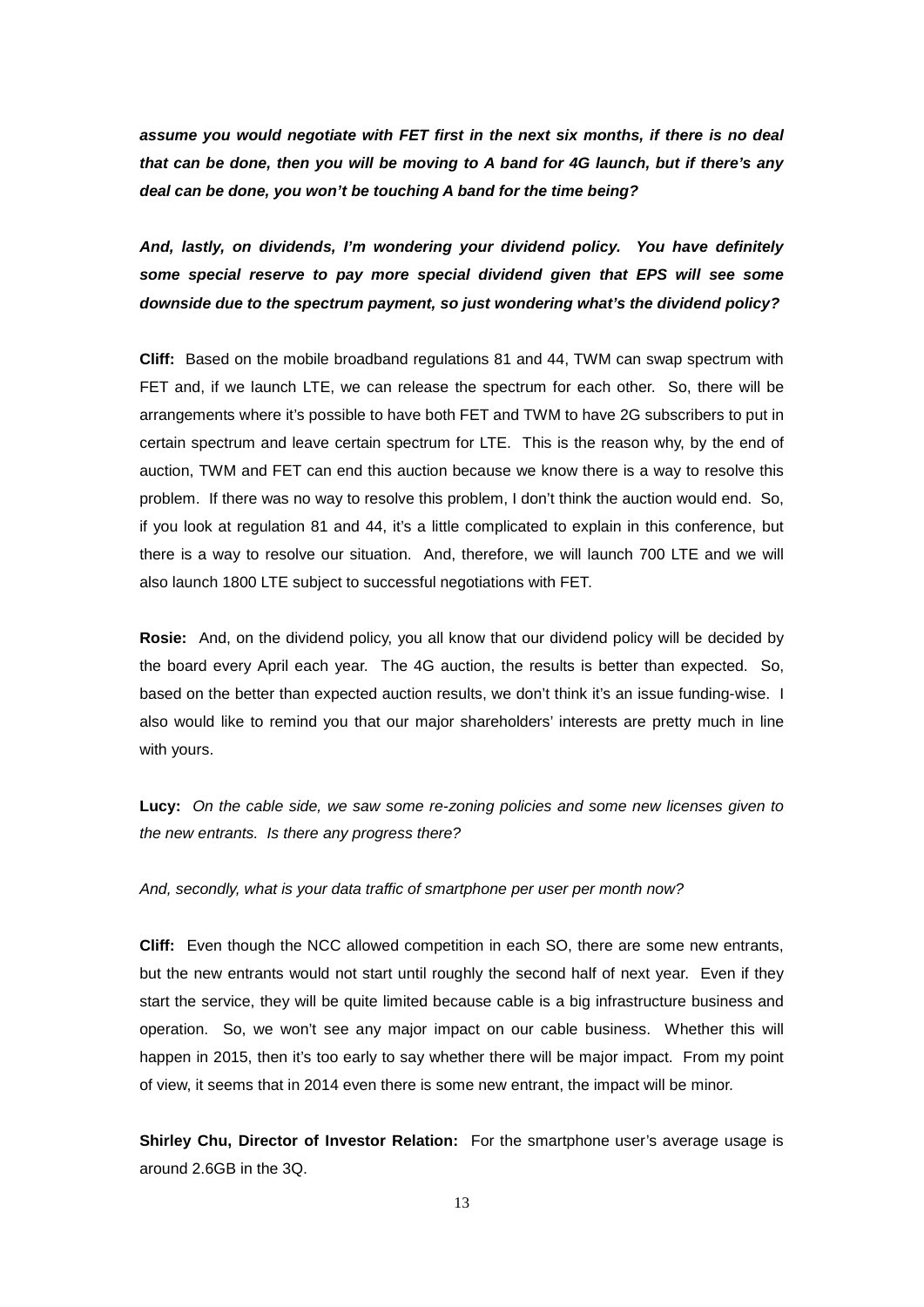**Cliff:** The previous question regarding our voice revenue: how much is from monthly fee and how much is from the airtime? 53% is from monthly fee and 47% is from airtime.

**Sydney Zhang, Merrill Lynch HK:** *I have three questions. The first one still comes back to this negotiation with FET. I know you guys may have some hidden arrangement, but I still don't understand why FET has incentive to swap that with you. Because they don't do anything, they will still have C3 to launch 2 x 10MHz and you don't have anything on 1800MHz. Even though you guys can swap 2 x 5MHz, then you still end up with 2 x 5MHz on C1 to launch 4G. You still end up not as good as the other two companies. Or maybe you can build a commonly shared network on the 1800MHz? Maybe you can share a little more on that.*

*My second question is on your 4G deployment strategy, are you focusing more on the hotspot deployment or are you going to try to cover the whole Taiwan island?*

*Third question is this afternoon we saw the news comments made by the Hon Hai chairman who said when they launch 4G services, they will have voice and SMS for free. Any comments from you on that?*

**Cliff:** First, your understanding of FET and our issue is totally wrong. FET, if they launch LTE service in C3 first, in C3, they only have 8.75MHz, in order to launch LTE, you need to have 5MHz and if they launch 5MHz LTE, the performance is roughly like 3G, by regulation if they launch in C3 with a 5MHz LTE, they need to release the spectrum in C1 to us. So, TWM will have 11.25MHz empty spectrum, we can launch our LTE and then the FET wouldn't have enough spectrum to accommodate their 2G subscribers. So, there is no way for FET to launch any service in C3. So, your understanding is totally wrong.

**Sydney:** *So, the only thing they lack is less than 2 x 10MHz where they can't really launch on the C3. I thought they could move all their 2G customers to the C1 in the next 2-3 years.* 

**Cliff:** They can move to the C1, but once they launch in the C3, the spectrum will be returned to the NCC and the NCC will give the spectrum to us and then they have to get rid of their 2G. Because based on NCC's original regulation, they don't want to see that each operator bid for other people's territory and launch certain services in other people's territory without releasing their existing 2G spectrum.

If FET has both C1 and C3 and if they launch in C1, they need to release spectrum in C3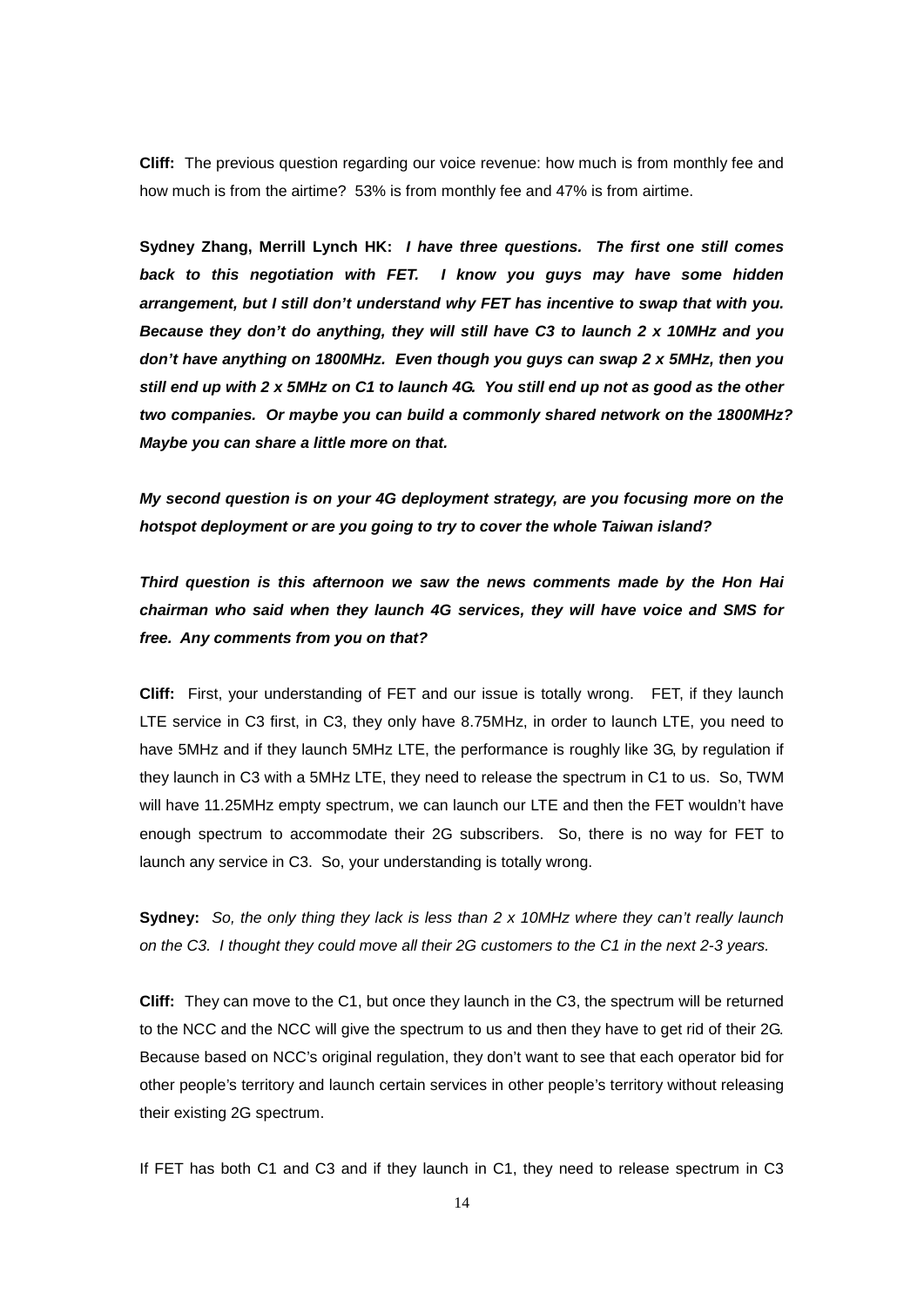because suppose you can launch LTE service in one place, you need to return the 2G spectrum on the same frequency to the NCC. It's a very complicated issue. You really have to read the regulations. Let me tell you definitely and firmly, there's no way for FET to launch any 1800 LTE services without any negotiations with TWM. No way. Period.

In the meantime, TWM can launch 700 LTE with 15MHz service, which is 50% faster than FET's 10MHz. So, our 4G deployment plan is, of course, island-wide. We will not just do hot spots.

Foxconn, Terry Gou is a very successful businessman, but, as you know, the 4G doesn't have voice network. Even if they launch 4G network, they still need to have a 3G fallback. So, it's very interesting to see how Foxconn is going to resolve the issue. Even they have 4G spectrum, they still need a 3G network to accommodate the voice traffic.

**Neale Anderson, HSBC HK:** *Just coming back to the idea of tiered data price with 4G. It seems clear that the NCC is supportive, which is great, but just wanted to ask you a general question. There's been some commentary that the government's gain in high spectrum revenues shouldn't be customers' losses in higher telecom fees. So, in other markets, the move to tiered pricing was okay by regulators because networks were under enormous pressure. But I don't believe that's the case yet in Taiwan. I know you can't give a straight yes or no answer to this, but I guess I'm wondering if you're able to introduce tiers, 2GB or 3GB, it would make a fairly quick improvement in your data revenues whereas 5GB or 7GB would be a different matter, it would just limit your downside risk to your network. So, can I get your views on that?*

**Cliff:** I think the NCC also realizes that this time the total cost is pretty high, so I think they understand. I think they know it's necessary to have tiered pricing otherwise the operators would have little room to maneuver. But, in the meantime, they would try to emphasize that even though you have tiered pricing, in the 4G network, you still have to have some lower monthly fee for average customers. So, I think they are really concerned the entry tariff for 4G, whether we could provide options for those low-end subscribers, and whether the low-end subscriber can use the 4G services. So, in a way, we will provide many different tiered pricing to accommodate different users, even for those people who cannot afford very high data fee. We will provide a very low monthly charge with a reasonable package, so that they can enjoy 4G. So, I think that is the focus of the NCC in the future to make sure we have packages and programs for the low-end subscribers.

**Neale:** *Could I ask one additional question on the EBG, particularly on mobile service*